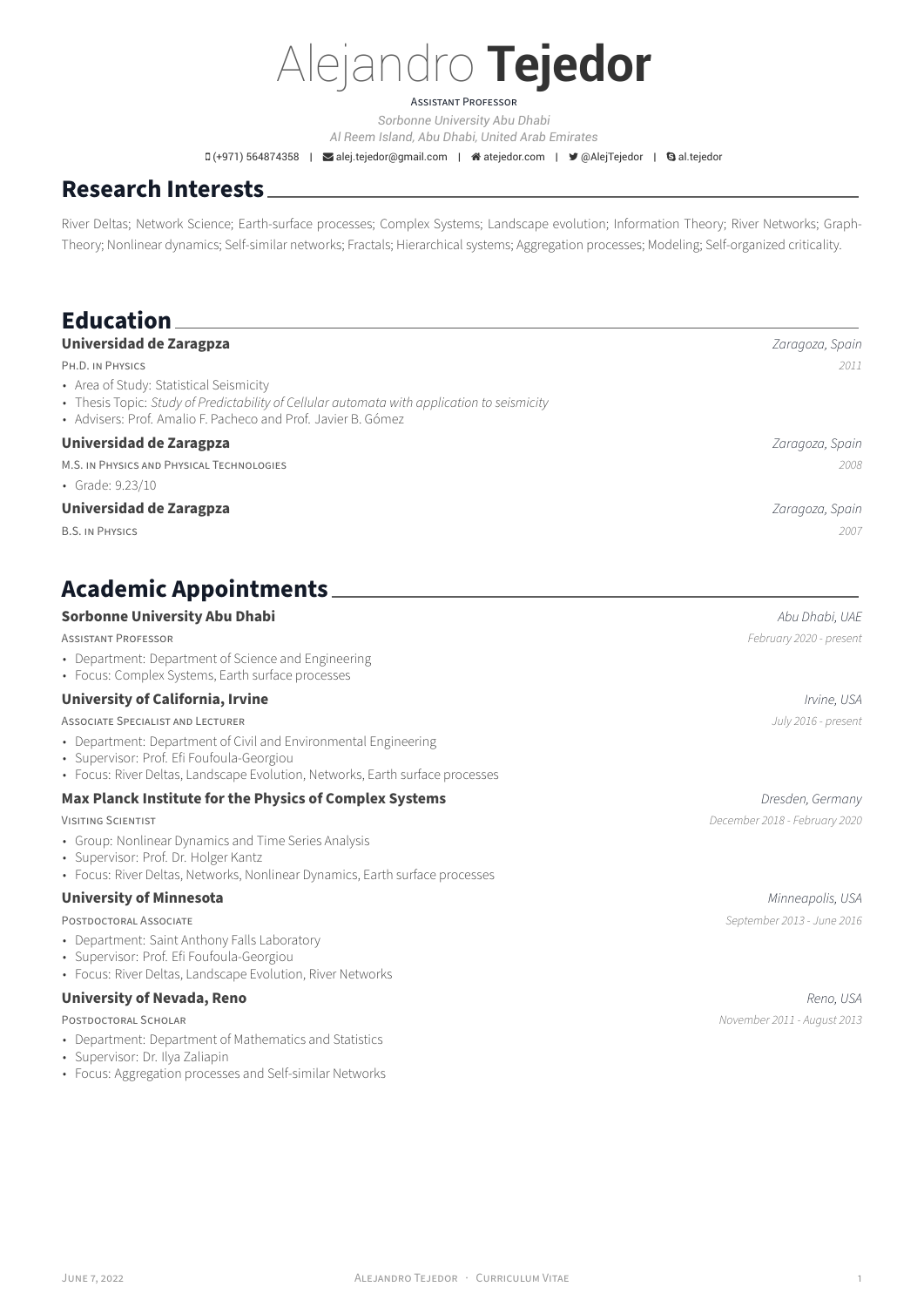# **Teaching Experience**

### **[Sorbonne University Abu Dhabi](https://www.sorbonne.ae/)** *Abu Dhabi, UAE*

ASSiSTANT PROFESSOR *From 2019*

- PHYS 004. Intro to the Labs 1 (Foundation Year)
- PHYS 005. Intro to the Labs 2 (Foundation Year)
- PHYS 140. Mechanics-Physics 1 (Undergraduate Level)
- PHYS 140. Active Science (Undergraduate Level)
- PHYS 203. Waves (Undergraduate Level)
- PHYS 217. Experimental Physics II (Undergraduate Level)
- PHYS 314. Continuum Mechanics (Undergraduate Level)
- PHYS 313. Numerical Physics (Undergraduate Level)

### **[University of California, Irvine](http://uci.edu/)** *Irvine, USA*

TEACHiNG ASSiSTANT *Winter 2018*

• CEE 298. Wavelets in Hydrology and Earth Systems (Graduate Level)

### **[University of California, Irvine](http://uci.edu/)** *Irvine, USA*

LECTURER *Fall 2016*

• ENGRCEE 283. Mathematical Methods in Engineering Analysis. (Graduate Level)

### **[Summer Institute on Earth‑surface Dynamics \(NCED\)](http://www.nced.umn.edu/contents/summer-institute-earth-surface-dynamics)** *USA*

INViTED LECTURER *2015‑2016*

- Tulane University July 2015
- University of Minnesota ‑ August 2014

### **[UNED \(National Distance Education University\)](http://www.uned.es/)** *Calatayud, Spain*

ADJUNCT PROFESSOR *2009‑2011*

- Physics I, Physics II and Experimental Physics I (Undergraduate Level)
- Mechanics I.

# **Student advising**

- Co‑Advised
- Area of Study: Arctic Deltas

- 
- Internship
- Area of Study: Network Robustness

### **Honors and Awards**

| 2018 | <b>Research Fellowship, Max Planck Institute - Visitors program</b>                                     | Germany |
|------|---------------------------------------------------------------------------------------------------------|---------|
| 2016 | Postdoctoral Fellowship, Postdoctoral Synthesis Fellowship - National Center for Earth-surface Dynamics | USA     |
| 2011 | <b>Summa Cum Laude, Ph.D. in Physics - University of Zaragoza, Spain</b>                                | Spain   |
| 2008 | <b>Predoctoral Fellowship, Predoctoral Fellowship - Government of Aragon, Spain</b>                     | Spain   |

# **Professional Activities and Leadership**

| <b>CONFERENCE AND WORKSHOP ORGANIZATION</b> |  |
|---------------------------------------------|--|
|---------------------------------------------|--|

| 12th International Precipitation Conference IPC12 | Irvine, CA, USA |
|---------------------------------------------------|-----------------|
|---------------------------------------------------|-----------------|

PROGRAM COMMiTTEE *June 19 ‑ 21, 2019*

• More than 150 abstracts received

### **[Data Analytics for Climate and Earth \(DANCE\)](https://sites.uci.edu/dance/)** *Lake Arrowhead, CA, USA*

- Funded by [LIFE](http://life.umn.edu/) (NSF)
- 32 participants

### SESSiON ORGANiZATiON **AGU Fall Meeting 2021** *New Orleans, LO, USA*

• Session: River Deltas: Hydrology, Geomorphology, and Sedimentology

• Session: River Deltas: Hydrology, Geomorphology, and Sedimentology

# CO‑ORGANiZER *March 27‑29, 2019*

CO‑ORGANiZER *December 13‑17, 2021*

**AGU Fall Meeting 2020** *San Francisco, CA, USA (ONLINE)* CO‑ORGANiZER *December 1‑17, 2020*

**Ph.D.** *University of California Irvine* LAWRENCE VULiS *2017‑present*

**Undergraduate** *Sorbonne University Abu Dhabi* MARCUS ENSiG *2021*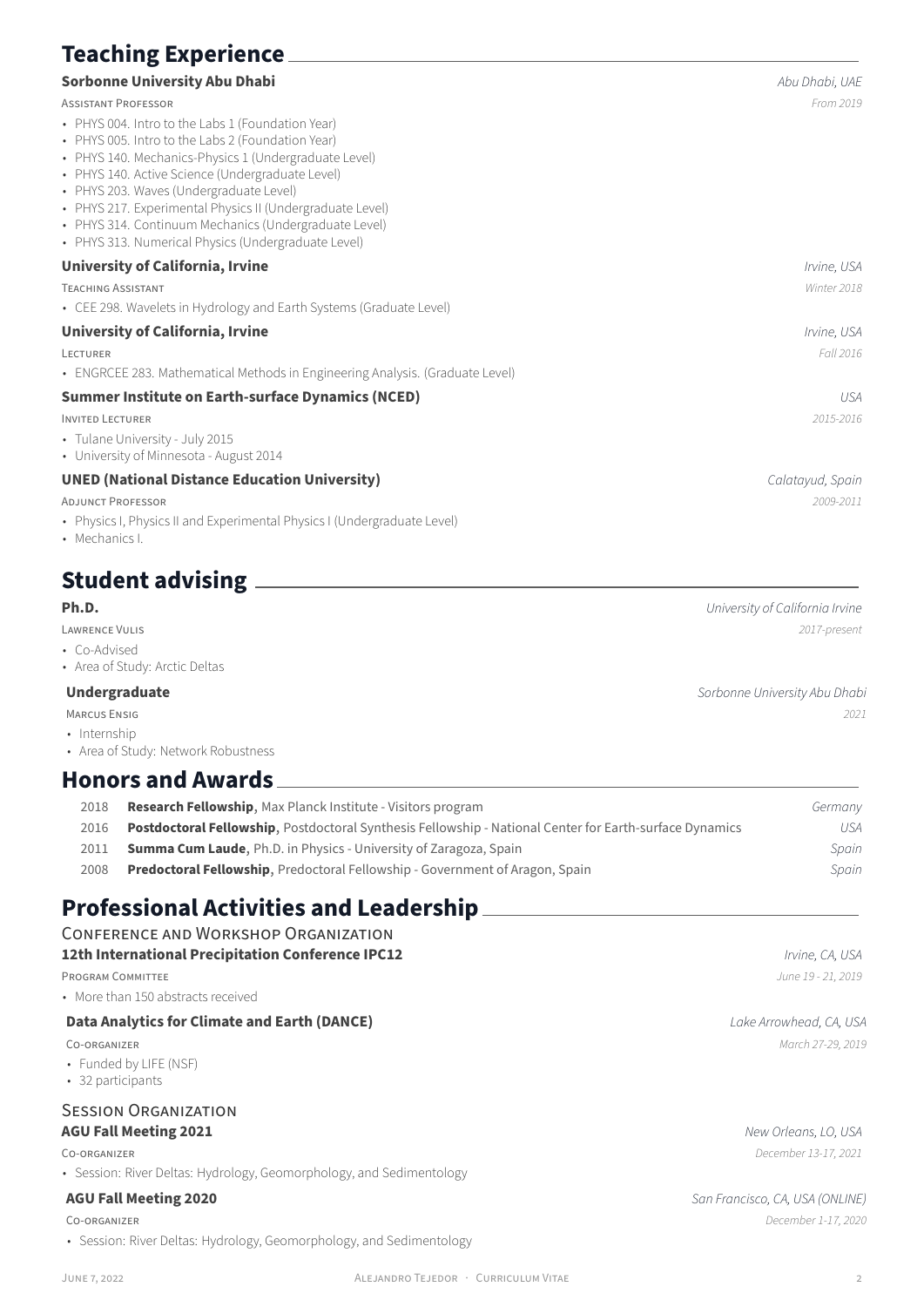### **AGU Fall Meeting 2019** *San Francisco, CA, USA*

- Session: River Deltas: Hydrology, Geomorphology, and Sedimentology
- Union Session: Data Analytics and Machine Learning Innovation for Climate and Earth Surface Processes

### **[AGU Fall Meeting 2016](https://fallmeeting.agu.org/2016/)** *San Francisco, CA, USA*

• Session: Comparing and Contrasting Geomorphic Channel Networks

### INTERNATiONAL COMMiTTEES

### **Devendra Lal Medal Committee** *American Geophysical Union*

MEMBER *2019‑present*

• The Devendra Lal Memorial Medal is given annually to an early- or mid-career scientist in recognition of outstanding research in Earth and/or space sciences by a scientist belonging to and working in developing country

### REFEREE SERViCE

PNAS, Geophysical Research Letters, Earth's Future, Journal of Geophysical Research, IEEE Transactions on Control of Network Systems, Water Resources Research, Journal of Hydrology, Earth Surface Dynamics, SIAM Journal on Applied Mathematics, New Journal of Physics, Physical Review E, Scientific Reports, Nonlinear Processes in Geophysics, Physica A, Physica D: Nonlinear Phenomena, Physics and Chemistry of the Earth.

# **Funding and Projects**

| <u>, ananis ana i ryjecta – </u>                                                                                                                                                  |                      |
|-----------------------------------------------------------------------------------------------------------------------------------------------------------------------------------|----------------------|
| <b>Research Fellowship</b>                                                                                                                                                        | Germany              |
| PRINCIPAL INVESTIGATOR                                                                                                                                                            | 2018                 |
| • Awarded by the Max Planck Society - Visitors Program<br>• Funds: \$110,000                                                                                                      |                      |
| Understanding deltas through the lens of their channel networks                                                                                                                   | <b>USA</b>           |
| CO-INVESTIGATOR                                                                                                                                                                   | 2018                 |
| • Awarded by the National Science Foundation - NSF EAR-1811909<br>• I participated in the proposal preparation and I am an active researcher in the project<br>· Funds: \$300,000 |                      |
| TRIPODS+X:RES: Data Science Frontiers in Climate Science                                                                                                                          | <b>USA</b>           |
| CO-INVESTIGATOR                                                                                                                                                                   | 2018                 |
| • Awarded by the National Science Foundation - DMS-1839336<br>· I participated in the proposal preparation and I am an active researcher in this project<br>· Funds: \$300,000    |                      |
| <b>Synthesis Post-doc Fellowship</b>                                                                                                                                              | <b>USA</b>           |
| PRINCIPAL INVESTIGATOR                                                                                                                                                            | 2016                 |
| • Awarded the National Center for Earth-surface Dynamics (a National-Science-Foundation Science and Technology Center)<br>• Funds: \$30,000                                       |                      |
| <b>NSF-Belmont Forum: DELTAS</b>                                                                                                                                                  | <i>International</i> |
| CO-INVESTIGATOR                                                                                                                                                                   | 2013                 |
| • Awarded by the Belmont Forum<br>• I participated as a researcher in this project<br>· Funds: \$2,100,000                                                                        |                      |
| <b>Envirodynamics on River Networks</b>                                                                                                                                           | <b>USA</b>           |
| CO-INVESTIGATOR                                                                                                                                                                   | 2013                 |
| • Awarded by the National Science Foundation - NSF DMS-0934871<br>• I participated as a researcher in this project<br>· Funds: \$225,000                                          |                      |
| <b>Pre-Doctoral Fellowship</b>                                                                                                                                                    | Spain                |
| PRINCIPAL INVESTIGATOR                                                                                                                                                            | 2008                 |
| • Awarded by Government of Aragon, Spain                                                                                                                                          |                      |

• Funds: \$̃60,000

CO‑ORGANiZER *December 12‑16, 2016*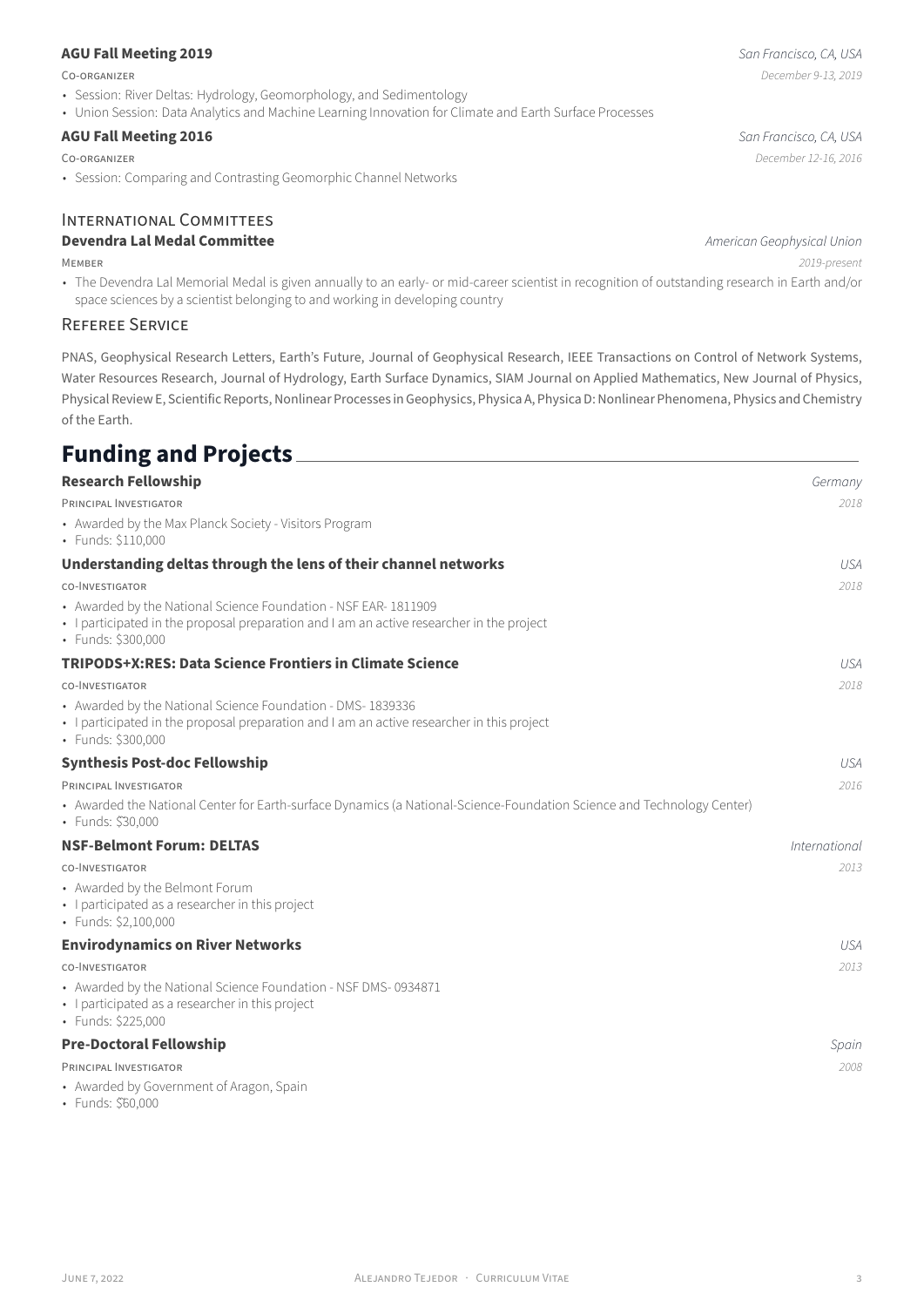# **Referred Journal Publications**

PUBLiSHED

- 1. Roy, J., **A. Tejedor** and A. Singh. Dynamic Clusters to Infer Topologic Controls on Environmental Transport of River Networks. *Geophys. Res. Lett.*, 49, e2021GL096957 (2022).
- 2. Vulis, L., **A. Tejedor**, I. Zaliapin, J. Rowland, and E. Foufoula‑Georgiou. Climate Signatures on Lake And Wetland Size Distributions in Arctic Deltas. *Geophys. Res. Lett.*, 48, e2021GL094437 (2021).
- 3. Ferdowsi, B., J.D. Gartner, K.N. Johnson, A. Kasprak, K.L. Miller, W.Nardin, A.C. Ortiz, and **A. Tejedor**. Earthcasting: Geomorphic forecasts for society. *Earth's Future*, 9, e2021EF002088 (2021).
- 4. Wang, X., **A. Tejedor**, Y. Wang, Y. Moreno. Unique superdiffusion induced by directionality in multiplex networks.(*New J. Phys.*) 23 013016 (2021)
- 5. Stevens, A., R. Willett, A. Mamalakis, E. Foufoula‑Georgiou, **A. Tejedor**, J.T. Randerson, P. Smyth and S. Wright. Graph‑guided regularized regression of Pacific Ocean climate variables to increase predictive skill of southwestern US winter precipitation. *J. Climat* 1–50 (2020)
- 6. Zamani, M., **A. Tejedor**, M. Vogl, F. Kräutli, M. Valleriani, and H. Kantz. Evolution and transformation of early modern cosmological knowl‑ edge: a network study. *Scientific Report*, 10, 19822 (2020)
- 7. Vulis, L., **A. Tejedor**, J. Schwenk, A. Piliouras, J. Rowland, and E. Foufoula‑Georgiou. Channel network control on seasonal lake area dynamics in arctic deltas. *Geophys. Res. Lett.*, 47, e2019GL086710 (2020).
- 8. Valleriani, M., F. Kräutli, M. Zamani, **A. Tejedor**, C. Sander, M. Vogl, S. Bertram, G. Funke, H. Kantz. The emergence of epistemic communities in the 'Sphaera'corpus: mechanisms of knowledge evolution. *Journal of Historical Network Research*, 3(1), 50‑91 (2019).
- 9. **Tejedor, A.**, A. Longjas, E. Foufoula‑Georgiou, T. Georgiou, and Y. Moreno. Diffusion Dynamics and Optimal Coupling in Directed Muliplex Networks. *Phys. Rev. X* 8, 031071. 2018.
- 10. **Tejedor, A.**, A. Longjas, P. Passalacqua, Y. Moreno and E. Foufoula‑Georgiou. River deltas as Multiplex networks: A framework for studying multi‑process multi‑scale connectivity via coupled‑network theory. *Geophys. Res. Lett.* 45. 2018.
- 11. **Tejedor, A.**, A. Longjas, D. Edmonds, I. Zaliapin, T. Georgiou, A. Rinaldo and E. Foufoula‑Georgiou. Entropy and Optimality in River Deltas. *PNAS* 114, 11651‑11656. 2017.
- 12. **Tejedor, A.**, A. Singh, I. Zaliapin, A. Densmore and E. Foufoula-Georgiou. Scale-dependent erosional patterns in steady-state and transientstate landscapes. *Sci. Adv.* 3, e1701683 2017.
- 13. **Tejedor, A.**, A. Longjas, I. Zaliapin, S. Ambroj and E. Foufoula-Georgiou. Network robustness assessed within a dual connectivity framework. *Scientific Reports* 7, 8567. 2017.
- 14. Danesh‑Yazdi, M., **A. Tejedor**, and E. Foufoula‑Georgiou, Self‑Dissimilar Landscapes: Revealing the Signature of Geologic Constraints on Landscape Dissection via Topologic and Multi‑Scale Analysis. *Geomorphology* 295, 16‑27. 2017.
- 15. Brondizio E., E. Foufoula‑Georgiou, S. Szabo, N. Vogt, Z. Sebesvari, F. G Renaud, A. Newton, E. Anthony, A.V. Mansur, Z. Matthews, S. Hetrick, S.M. Costa, Z. Tessler, **A. Tejedor**, A. Longjas, J.A. Dearing. The BF‑Deltas project ‑ Catalyzing Action Towards the Sustainability of Deltas. *Curr. Opin. Environ. Sustain.* 19, 182‑194. 2016.
- 16. Szabo, S., E. Brondizio, S. Hetrick, F.G. Renaud, Z. Matthews, R.J. Nicholls, Z. Tessler, **A. Tejedor**, Z. Sebesvari, E. Foufoula‑Georgiou, S. Costa, J.A. Dearing. Population dynamics, delta vulnerability and environmental change: Comparison of the Mekong, Ganges‑Brahmaputra and Amazon delta regions *Sust. Sci.* 11, 539‑554. 2016.
- 17. Sebesvari Z., F.G. Renaud, S. Haas, Z. Tessler, M. Hagenlocher, J. Kloos, S. Szabo, **A. Tejedor**, C. Kuenzer. A review of vulnerability indicators for deltaic social‑ecological. *Sust. Sci.* 11, 575‑590. 2016.
- 18. **Tejedor, A.**, A. Longjas, R. Caldwell, D Edmonds, I. Zaliapin , E. Foufoula‑Georgiou. Quantifying the signature of sediment composition on the topologic and dynamic complexity of river delta channel networks and inferences towards delta classification. *Geophys. Res. Lett.* 43, 3280. 2016.
- 19. **Tejedor, A.**, A. Longjas, I. Zaliapin, and E. Foufoula-Georgiou. Delta Channel Networks: 2. Metrics of topologic and dynamic complexity for delta comparison, physical inference and vulnerability assessment. *Water Resources Research* 51, 4019, 2015.
- 20. Tejedor, A., A. Longjas, I. Zaliapin, and E. Foufoula-Georgiou. Delta Channel networks. 1. A graph-theoretic approach for studying connectivity and steady‑state transport. *Water Resources Research* 51, 3998. 2015.
- 21. **Tejedor, A.**, J.B. Gómez, and A.F. Pacheco. The Negative Binomial Distribution as a Renewal Model for the Recurrence of Large Earthquakes. *Pure and Applied Geophysics*, 172, 23‑31, 2015.
- 22. **Tejedor, A.**, J.B. Gómez, and A.F. Pacheco. One‑Way Markov Process Approach to Repeat Times of Large Earthquakes in Faults. *J Stat Phys*. 149:951‑963. 2012.
- 23. **Tejedor, A.**, J.B. Gómez, and A.F. Pacheco. A hierarchical model for distributed seismicity. *Phys. Rev. E*, 82, 016118. 2010.
- 24. **Tejedor, A.**, J.B. Gómez, and A.F. Pacheco. Prediction of stasis and crisis in the Bak‑Sneppen model. *Physics Letters A*, 373(44): 4077‑4081 2009.
- 25. Tejedor, A., J.B. Gómez, and A.F. Pacheco. Earthquake size-frequency statistics in a forest-fire model of individual faults. emphPhys. Rev. E, 79, 046102. 2009.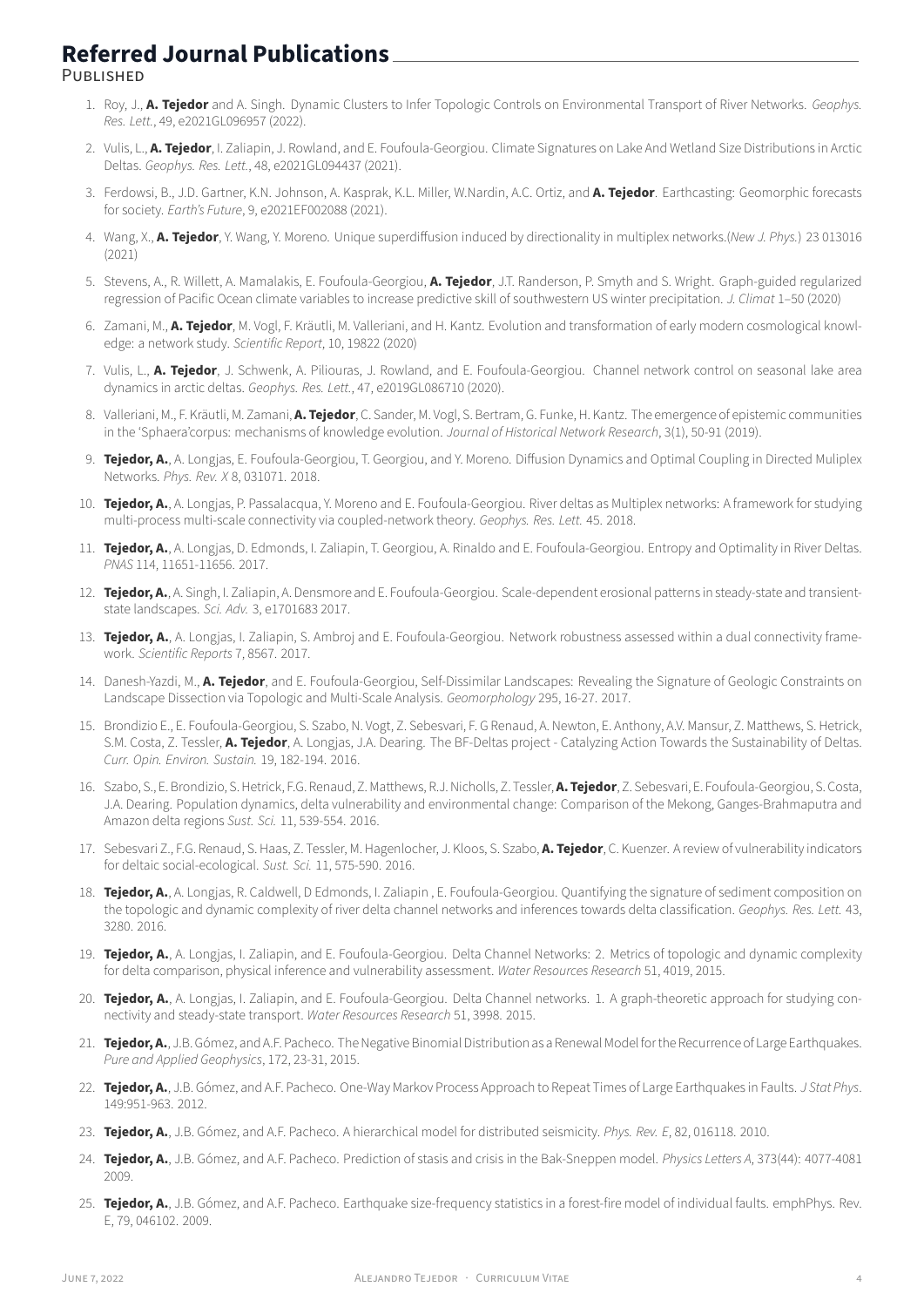26. **Tejedor, A.**, S. Ambroj, J.B. Gómez, and A.F. Pacheco. Predictability of the large relaxations in a cellular automaton model. *J. Phys. A: Math. Theor.*, 41:375102, 2008.

### UNDER REViEW

- 27. Tejedor, A., J. Schwenk, M. Kleinhans, A. Limaye, L. Vulis, P. Carling, H. Kantz and E. Foufoula-Georgiou. The Entropic Braiding Index (eBI): a robust metric to account for the diversity of channel scales in multi-thread rivers. Robustness Assessment of Complex Networks using the Idle Network. *Submitted to Geophys. Res. Lett.* ‑ Preprint available at https://www.essoar.org/doi/10.1002/essoar.10511421.1.
- 28. Marcus, E., **A. Tejedor** and Y. Moreno. Robustness Assessment of Complex Networks using the Idle Network. Preprint available at https://arxiv.org/abs/2206.00062.

# **Invited Talks**

- 29. **Tejedor, A.** Diffusion Dynamics on Directed Multiplex Networks: The emergence of an optimal coupling and a new regime of superdiffusion. In: *Workshop on Characterizing Interactions in Complex Systems* ‑ Czech Academy of Sciences, Prague, Czech Republic, November 2019.
- 30. **Tejedor, A.** What can we learn from the emergent connectivity patterns in geomorphic systems? In: *GAIA seminar series ‑ Géosciences Montpellier* ‑ Université de Montpellier, France, October 2019.
- 31. **Tejedor, A.** A network‑theory approach for studying Earth‑surface processes. In: *16th International Workshops on Complex Systems and Networks* ‑ Humboldt‑Universität zu Berlin, Germany, September 2019.
- 32. **Tejedor, A.** Connectivity as a tool to investigate hydro‑geomorphic systems. In: *Seminar at the Key Laboratory of Water Cycle and Related Land Surface Processes,CAS*  ‑ Beijing, China, September 2019.
- 33. **Tejedor, A.** What can we learn from the emergent connectivity patterns in geomorphic systems? *Keynote* in: *Non‑Equilibrium Flow and Landform Coupling Workshop* ‑ Loughborough University, UK, May 2019.
- 34. **Tejedor, A.** Diffusion Dynamics and Optimal Coupling in Directed Multiplex Networks In: *Chemnitz‑Dresden Focus Meeting on Nonlinear Dynamics and Nonequilibrium Statistical Physics* ‑ TU Chemnitz, Germany, January 2019.
- 35. **Tejedor, A.**Understanding River Deltas through the lens of their channel networks In: *Asian School ofthe Environment ‑ Seminars*‑ Nanyang Technological University, Singapore, February 2018.
- 36. **Tejedor, A.** Understanding River Deltas through the lens of their channel networks In: *Applied Mathematics ‑ Seminars*‑ Rochester Univer‑ sity of Technology, Rochester, NY, January 2018.
- 37. **Tejedor, A.** Modeling multi-process connectivity in river deltas: extending the single layer network analysis to a coupled multilayer network framework In: *Fall AGU Meeting*, New Orleans, December 2017.
- 38. **Tejedor, A.**. Experimental evidence of scale‑dependent erosional patterns in steady‑state and transient‑state landscapes. In: *Geoscience Seminars* ‑ University of Nevada, Reno, October 2017.
- 39. **Tejedor, A.**. Delta channel network connectivity. In: *CUNY Advanced Sicience Research Center*, New York, September 2016.
- 40. **Tejedor, A.**. Decoding the delta *enigma*. In: *Utrecht University*, Utrecht, June 2016.
- 41. **Teiedor, A.**, I. Zaliapin. Tokunaga Self-Similarity: Statistical inference and applications to river networks. In: *STRESS 4: Connectivity, Non*-*Linearity, and Regime Transitions in Future Earthscapes Workshop*, Lake Tahoe, NV, April 2013.

## **Conference Talks**

- 42. **Tejedor, A.**, L. Vulis, E. Foufoula-Georgiou, H. Ma, C. Broaddus, D. Edmonds and J. Nienhuis. A transport-based concept of scale and effective resolution in distributary river networks. *Fall AGU Meeting*, New Orleans, December 2021
- 43. Vulis, L., **A. Tejedor**, I. Zaliapin, J. Rowland and E. Foufoula-Georgiou. The relationship between lake spatial distribution and permafrost processes on arctic deltas. *Fall AGU Meeting*, New Orleans, December 2021
- 44. Zaliapin, I., Y. Kovchegov, E. Foufoula‑Georgiou and **A. Tejedor**. Critical Tokunaga model for river networks. *Fall AGU Meeting*, New Orleans, December 2021
- 45. Broaddus, C., D. Edmonds, S. Toby, E. Foufoula‑Georgiou, **A. Tejedor**, L. Vulis and J. Nienhuis. Simulating Galloway's famous triangle: Testing the hypothesis that rivers, waves, and tides control delta morphology. *Fall AGU Meeting*, Online, December 2020
- 46. Ferdowsi, B., J. Gartner, K. Johnson, A. Kasprak, K. Miller, W. Nardin, A.Ortiz, M. Perignon, **A.Tejedor**. Earthcasting: Geomorphic prediction for society. *Fall AGU Meeting*, Online, December 2020
- 47. **Tejedor, A.**, A. Longjas, H. Kantz. E. Foufoula-Georgiou, P. Passalacqua and Y. Moreno. A general framework to study multi-process connectivity: Multilayer Networks. In: *EGU*, Vienna, April 2019.
- 48. **Tejedor, A.**, A. Longjas, E. Foufoula‑Georgiou, T.T. Georgiou and Y. Moreno. Optimal Coupling in Directed Multiplex Networks: A new type of superdiffusion. In: *Conference on Complex Systems, CCS2018*, Thessaloniki, Greece, September 2018.
- 49. **Tejedor, A.**, A. Longjas and E. Foufoula-Georgiou. River deltas through the lens of their channel networks: Inferring process from form and delta self‑organization. In: *Conference on Complex Systems, CCS2018*, Thessaloniki, Greece, September 2018.
- 50. **Tejedor, A.**, A. Longjas and E. Foufoula‑Georgiou. An Optimality underlying self‑organization of river deltas. In: *Earth's Dynamic Land‑ scapes ‑ First Annual SoCal Geomorphology Symposium*, Caltech, Pasadena, May 2018.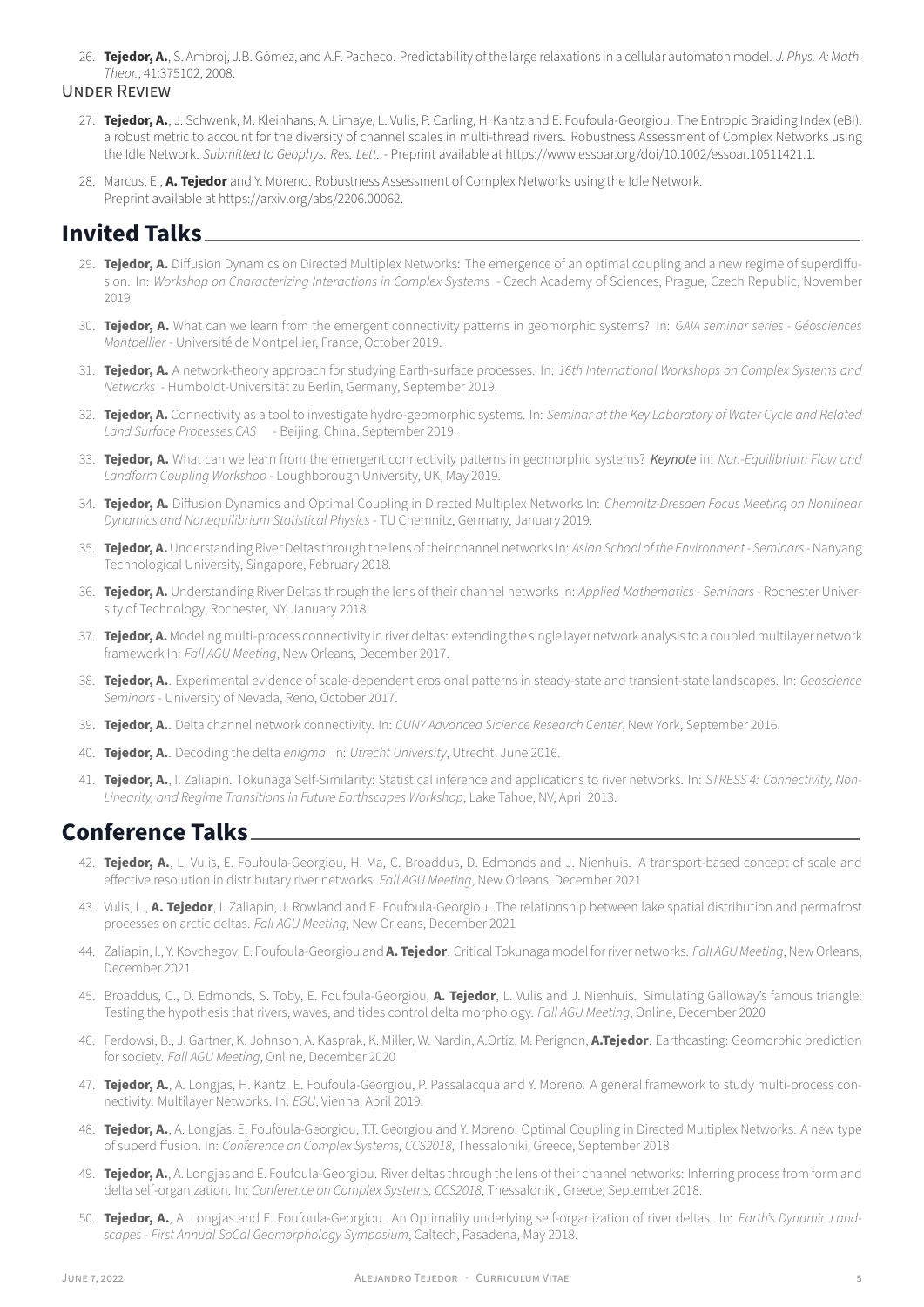- 51. **Tejedor, A.**, A. Longjas, D. Edmonds, I. Zaliapin, T. Georgiou, A. Rinaldo and E. Foufoula‑Georgiou. Optimality and self‑organization in river deltas. In: *Fall AGU Meeting*, New Orleans, December 2017.
- 52. **Tejedor, A.**, A. Longjas, and E. Foufoula‑Georgiou. Is there a self‑organization principle of river deltas? In: *EGU*, Vienna, April 2017.
- 53. Singh, A., **A. Tejedor**,J.L.Grimaud I. Zaliapin, and E. Foufoula‑Georgiou. Quantifying the scale‑ and process‑ dependent reorganization of landscape under climatic change: inferences from an experimental landscape. In: *Fall AGU Meeting*, San Francisco, December 2016.
- 54. Singh, A., **A. Tejedor**, A. Densmore, and E. Foufoula‑Georgiou. Landscape response to climate change: quantifying a regime shift in trans‑ port processes at the onset of reorganization . In: *EGU*, Vienna, April 2016.
- 55. **Tejedor, A.**, A. Longjas, R. Caldwell, D Edmonds, I. Zaliapin, E. Foufoula-Georgiou. Moving beyond the Galloway diagrams for delta classification: Connecting morphodynamic and sediment‑mechanistic properties with metrics of delta channel network topology and dynamics. *Fall AGU Meeting*, San Francisco, December 2015.
- 56. **Tejedor, A.**, A. Longjas, I. Zaliapin and E. Foufoula-Georgiou. A graph-theoretic approach to River Deltas: Studying complexity, universality, and vulnerability to change. In: *EGU*, Vienna, April 2015.
- 57. Singh, A., **A. Tejedor**, I. Zaliapin, L. Reinhardt, and E. Foufoula‑Georgiou. Experimental evidence of dynamic re‑organization of evolving landscapes under changing climatic forcing. In: *EGU*, Vienna, April 2015.
- 58. Foufoula‑Georgiou, E., J. Schwenk and **A. Tejedor**. Perspective '' Open problems in earth surface dynamics require innovative new methodologies from graph theory and non‑linear analysis. In: *EGU*, Vienna, April 2015.
- 59. Danesh‑Yazdi, M., **A. Tejedor**, E. Foufoula‑Georgiou. Self‑dissimilar Landscapes: Probing into Causes and Consequences via Multi‑scale Analysis and Synthesis. *Fall AGU Meeting*, San Francisco, December 2014.
- 60. Foufoula‑Georgiou, E., **A. Tejedor**, A. Longjas, I. Overeem, F. Renaud, and J. Dearing. Constructing vulnerability maps of material and energy pathways in deltas. In: *Deltas in times of climate change II international conference*, Rotterdam (Netherlands), September 2014.
- 61. **Tejedor, A.**, I. Zaliapin. Tokunaga river networks: New empirical evidence and applications to transport problems. In: *Fall AGU Meeting*, San Francisco, December 2013.
- 62. Zaliapin, I., **A. Tejedor**. Random self‑similar trees: statistical inference and hydrological applications. In: *Mathematical Congress of the Americas 2013*, Guanajuato (Mexico), August 2013.
- 63. **Tejedor, A.**, J.B. Gómez, and A.F. Pacheco. A hierarchical model for distributed seismicity. In: *Maths and Earth Workshop*, Zaragoza, June 2011.
- 64. **Tejedor, A.**, J.B. Gómez, and A.F. Pacheco. A hierarchical model for distributed seismicity. In: *Syposium Geophysical & Geochemichal Geosystems*, Zaragoza, June 2009.
- 65. **Tejedor, A.**, J.B. Gómez, and A.F. Pacheco. A hierarchical model for distributed seismicity. In: *EGU General Assembly 2009*, Vienna, April 2009.

### **Conference Posters**

- 66. **Tejedor, A.**, L. Vulis, and E. Foufoula-Georgiou. Towards a process-based classification of delta morphology via quantification of shoreline structure. *Fall AGU Meeting*, New Orleans, December 2021
- 67. Roy, J., A. Singh, and **A. Tejedor**.Dynamic Connectivity and Topological Controls of River Networks. *Fall AGU Meeting*, New Orleans, De‑ cember 2021
- 68. Brown, J., D. Edmonds, S. Toby, C. Broaddus, J. Nienhuis, **A. Tejedor**, L. Vulis and E. Foufoula‑Georgiou. A Transit Through Galloway Space: Process Dominance Naturally Changes as Deltas Grow. *Fall AGU Meeting*, New Orleans, December 2021
- 69. Vulis, L., **A. Tejedor**, I. Zaliapin, J. Rowland and E. Foufoula‑Georgiou. Characterizing the Distribution of Lakes on Arctic Deltas. *Fall AGU Meeting*, Online, December 2020
- 70. Stevens, A., R. Willett, A. Mamalakis, E. Foufoula‑Georgiou, P. Le, **A. Tejedor**, J. Randerson, S. Wright and P. Smyth. Graph‑guided regularized regression to improve predictive skill of precipitation at seasonal timescales. *Fall AGU Meeting*, Online, December 2020
- 71. **Tejedor, A.**, J. Schwenk, M.G. Kleinhans, P.A. Carling and E. Foufoula‑Georgiou. The Braiding Index 2.0: eBI. In: *Fall AGU Meeting*, San Francisco, December 2019.
- 72. Vullis, L., **A. Tejedor**, J. Schwenk, A. Piliouras, J.C. Rowland, G. Pease and E. Foufoula‑Georgiou. Revealing channel network control on seasonal lake area dynamics in Arctic deltas. In: *Fall AGU Meeting*, San Francisco, December 2019.
- 73. Roy, J., **A. Tejedor**, and A. Singh. Dynamic clusters to infer topological controls on environmental transport on river networks. In: *Fall AGU Meeting*, San Francisco, December 2019.
- 74. Stevens, A., R. Willett, A. Mamalakis, E. Foufoula‑Georgiou, J. Randerson, P. Smyth, S. Wright and **A. Tejedor**. raph‑Guided Regularization for Improved Forecasting of Southwestern US Winter Precipitation. In: *Fall AGU Meeting*, San Francisco, December 2019.
- 75. **Tejedor, A**. A network approach to investigate River Deltas. In: *International Workshop on Dynamical Methods in Data‑based Exploration of Complex Systems*, Dresden, October 2019.
- 76. Vullis, L., **A. Tejedor**, J. Schwenk and E. Foufoula‑Georgiou. Inferring Surface and Subsurface Lake‑Channel Connectivity in Arctic Deltas. In: *EGU*, Vienna, April 2019.